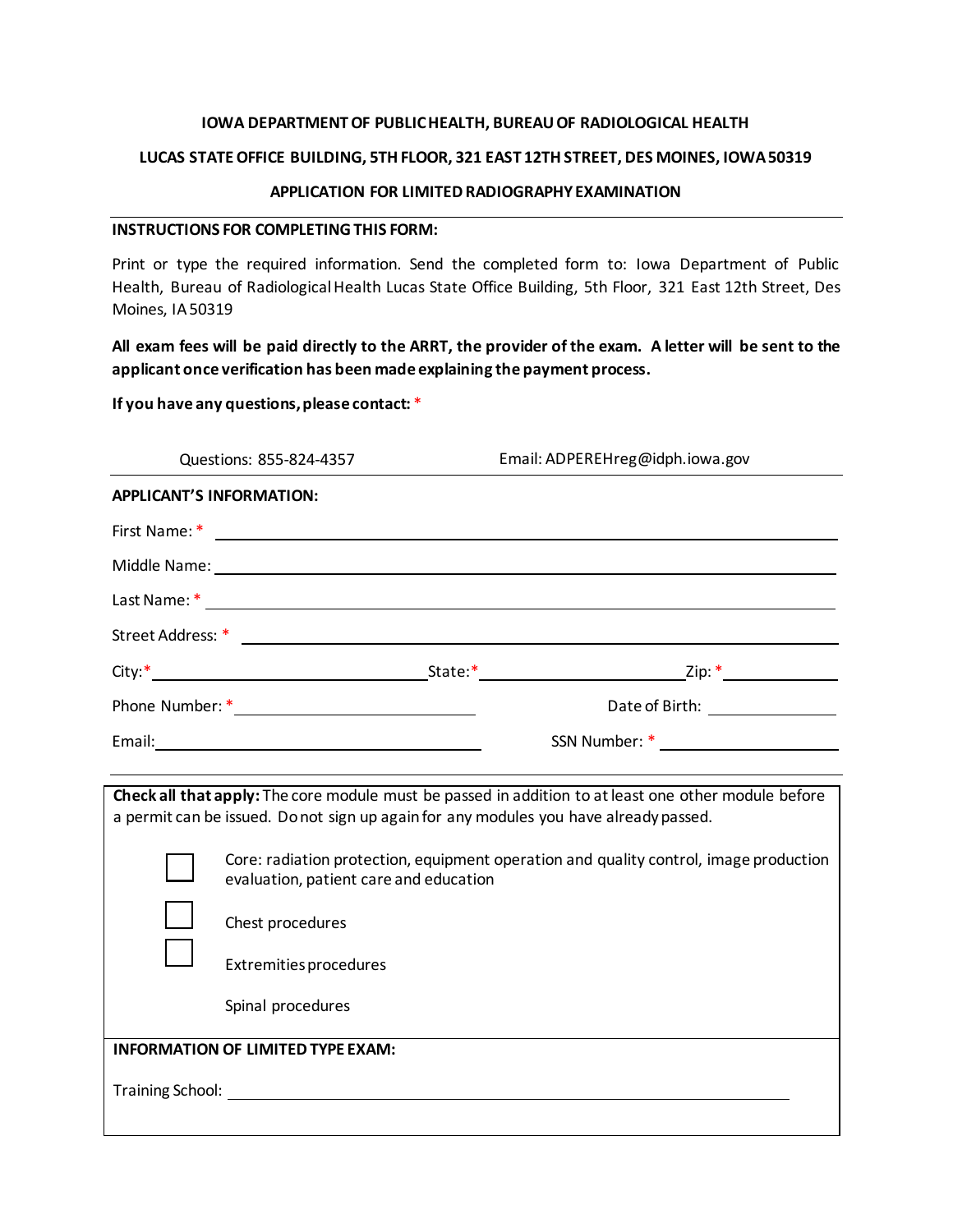#### **AFFIRMATION QUESTIONS:**

Do you have a medical condition, which in any way currently impairs or limits your ability to perform the duties of this profession? Medical Condition: means any physiological, mental, or psychological condition, impairment, or disorder, including drug addiction and alcoholism. \*

If yes, provide a description of your condition and submit a letter from a physician stating how your condition will affect your ability to perform the duties of this profession.

| Have you, within the past 5 years, engaged in the illegal or improper use of drugs |  |  |  |  |  |
|------------------------------------------------------------------------------------|--|--|--|--|--|
| or other chemical substances? *                                                    |  |  |  |  |  |

If yes, provide a statement and a copy of relevant documentation including records from a physician or treatment program.

Have you ever been convicted of a misdemeanor or felony crime? (You do not need to answer yes if your sole conviction or convictions are for minor traffic violations with fines under \$250). In answering this question, note that a conviction means a finding, plea, or verdict of guilt made or returned in a criminal proceeding, even if the adjudication of guilt is deferred, withheld, or not entered. This means you must answer yes if a finding or verdict of guilt was returned against you in a criminal proceeding or if you plead guilty, entered a plea of nolo contendere, or entered an Alford plea in a criminal proceeding, even if the court expunged the matter or the court deferred judgment. You must submit the complaint and judgment of conviction for each offense.

If yes, include the date, location, charging orders, court disposition, and current status (i.e. probation) for each charge.

Has any state or other jurisdiction of the United States or any other nation ever limited, restricted, warned, censured, placed on probation, suspended, revoked, or otherwise disciplined a professional license, permit, registration, or certification issued to you? \*

If yes, include the date, location, reason, and resolution.

Have there ever been judgments or settlements paid on your behalf as a result of a professional liability case? \*

If yes, include the date, location, reason, and resolution.





Yes | No



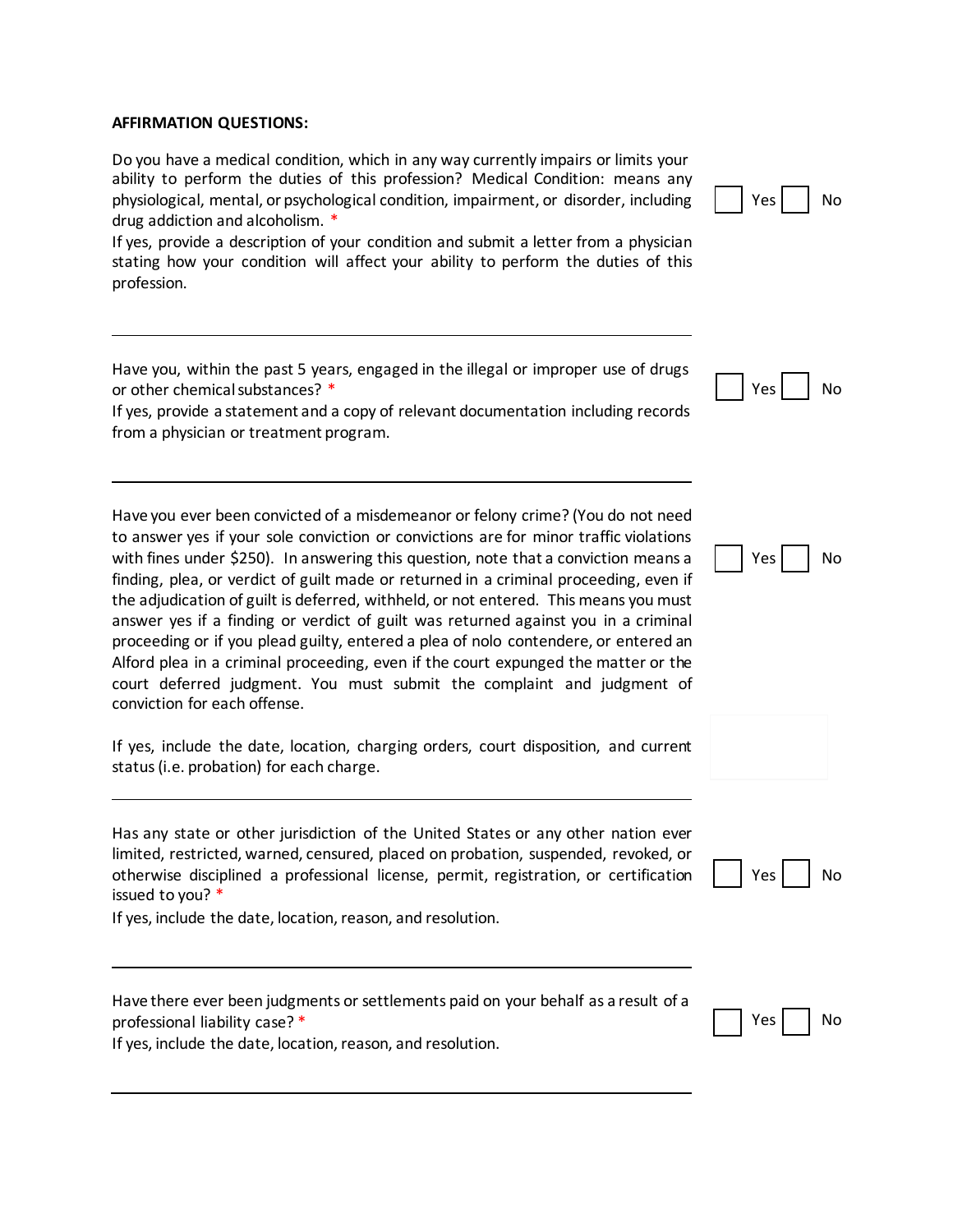Have you ever had a license, permit, registration, or certification denied, suspended, revoked, or otherwise disciplined by a certification body? \* If yes, provide a description of the circumstances.

| ρc |  | ח\י |
|----|--|-----|
|----|--|-----|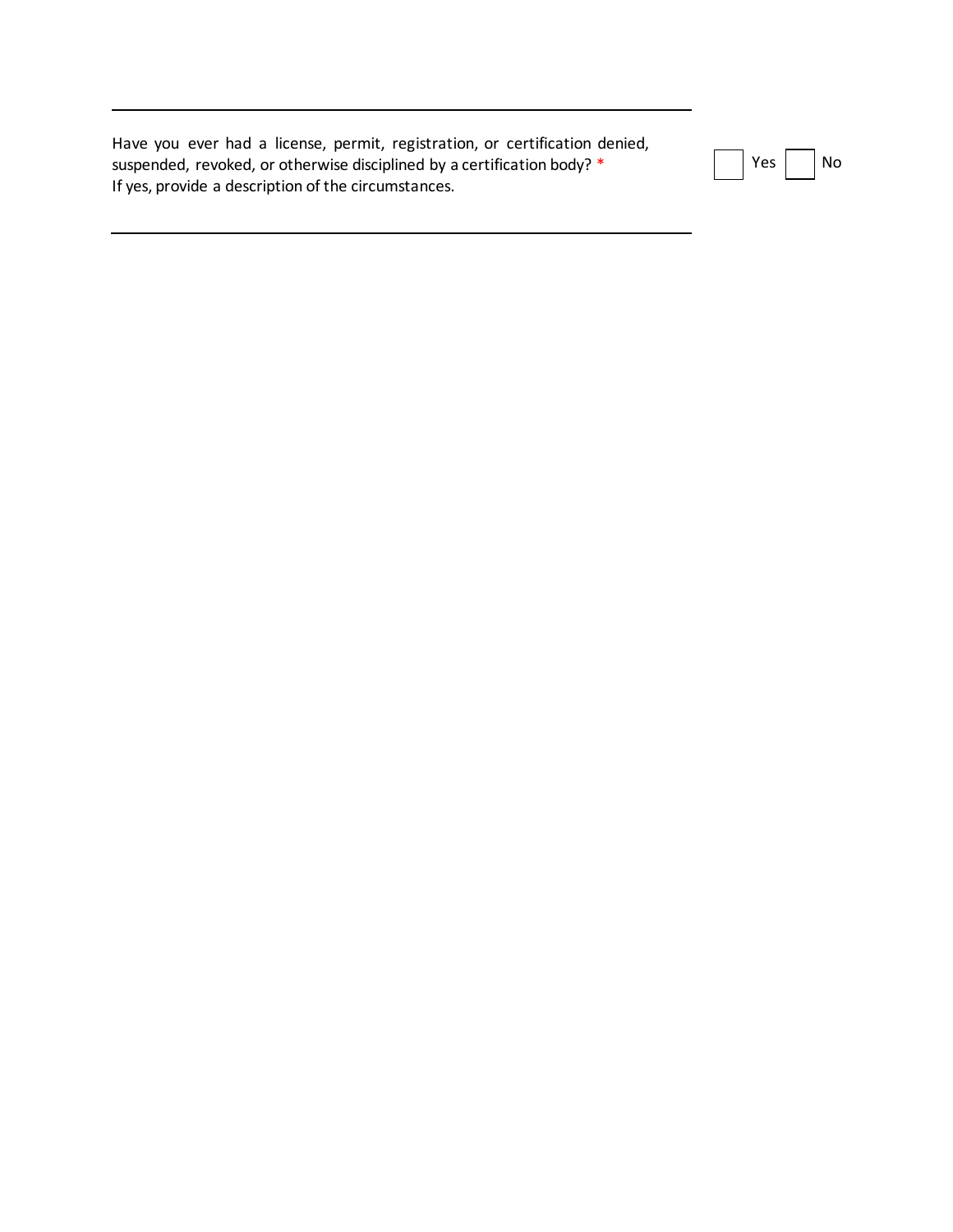| Contact Type: *   | <b>Current Employer</b> | No Employer           | Previous Employer |  |
|-------------------|-------------------------|-----------------------|-------------------|--|
| First Name: *     |                         | Last Name: *          |                   |  |
| Phone Number: *   |                         | <b>Email Address:</b> |                   |  |
| License Number:   | Business Name: *        |                       |                   |  |
| Street Address: * |                         |                       |                   |  |
| City: $*$         |                         | State:*               | Zip Code: *       |  |
| Comments:         |                         |                       |                   |  |

## **EMPLOYER INFORMATION: (Use additionalpagesfor employerinformationifnecessary.)**

| Contact Type: *   | <b>Current Employer</b> | No Employer    | Previous Employer |  |
|-------------------|-------------------------|----------------|-------------------|--|
| First Name: *     |                         | Last Name: *   |                   |  |
| Phone Number: *   |                         | Email Address: |                   |  |
| License Number:   | Business Name: *        |                |                   |  |
| Street Address: * |                         |                |                   |  |
| City: $*$         |                         | State:*        | Zip Code: *       |  |
| Comments:         |                         |                |                   |  |

<u> 1989 - Johann Stoff, deutscher Stoff, der Stoff, der Stoff, der Stoff, der Stoff, der Stoff, der Stoff, der S</u>

 $\overline{\phantom{0}}$ 

# **OUT OF STATE LICENSES:**

| If you have a current, expired, or inactive permit or license in another state, please list the details<br>below |                            |  |  |
|------------------------------------------------------------------------------------------------------------------|----------------------------|--|--|
| State of Issuance: *                                                                                             | Type of License: *         |  |  |
| License Number: *                                                                                                | License Expiration Date: * |  |  |
|                                                                                                                  |                            |  |  |